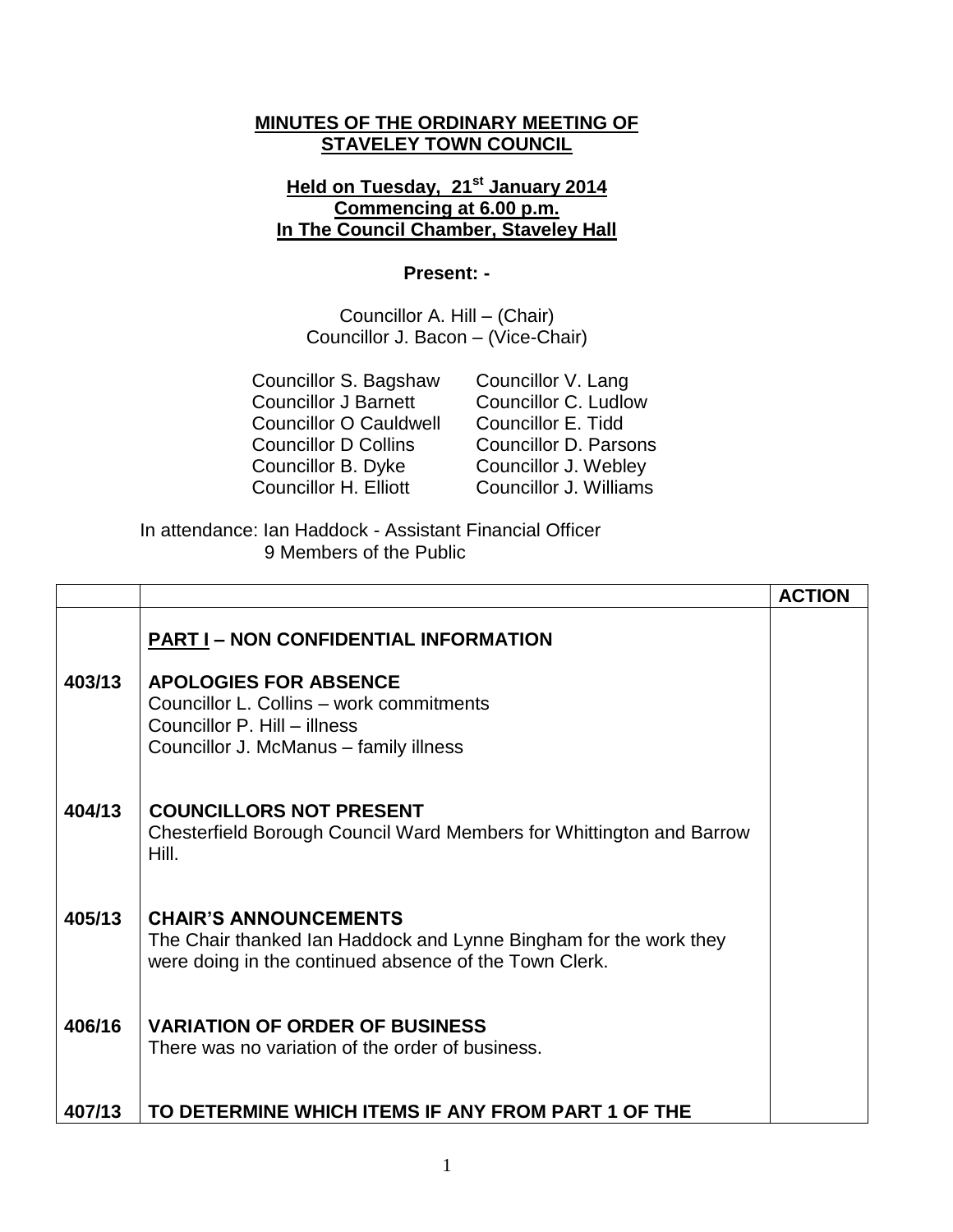|        | <b>AGENDA SHOULD BE TAKEN WITH THE PUBLIC EXCLUDED</b>                                                                                               |  |
|--------|------------------------------------------------------------------------------------------------------------------------------------------------------|--|
|        | There were no proposals to exclude the public from any Item in Part 1 of                                                                             |  |
|        | the Agenda.                                                                                                                                          |  |
|        |                                                                                                                                                      |  |
| 408/13 | <b>DECLARATION OF MEMBERS' INTERESTS</b>                                                                                                             |  |
|        | a) There were no Declarations of Members' or Officers Interests.                                                                                     |  |
|        |                                                                                                                                                      |  |
|        | b) No requests for dispensations were received.                                                                                                      |  |
|        |                                                                                                                                                      |  |
|        |                                                                                                                                                      |  |
| 409/13 | <b>PRESENTATIONS</b>                                                                                                                                 |  |
|        | There were no presentations.                                                                                                                         |  |
|        |                                                                                                                                                      |  |
| 410/13 | <b>PUBLIC SPEAKING</b>                                                                                                                               |  |
|        | a). Public Sessions                                                                                                                                  |  |
|        | Joe Roberts informed the meeting he had sent a letter to all interested                                                                              |  |
|        | parties concerning this year's Armed Forces Day event. The event was                                                                                 |  |
|        | planned to be the biggest ever and he looked forward to members'                                                                                     |  |
|        | support.                                                                                                                                             |  |
|        |                                                                                                                                                      |  |
|        | John Morehen asked the reason for the change of date of the Ordinary<br>Meeting. This was due to administration reasons in the absence of the        |  |
|        | Town Clerk.                                                                                                                                          |  |
|        |                                                                                                                                                      |  |
|        | Jack Carrington reported that there had been a break in at the allotments                                                                            |  |
|        | and some tools had been stolen from the Association's shed. He asked if                                                                              |  |
|        | the Council's insurance covered this. Ian Haddock informed him that                                                                                  |  |
|        | whilst the Council's insurance covered public liability it did not cover                                                                             |  |
|        | contents of buildings and allotment sites.                                                                                                           |  |
|        | Marion Gerrard gave an update on the grant to King George's Park.                                                                                    |  |
|        |                                                                                                                                                      |  |
|        |                                                                                                                                                      |  |
| 411/13 | <b>CONFIRMATION OF MINUTES OF THE ORDINARY MEETING OF</b>                                                                                            |  |
|        | STAVELEY TOWN COUNCIL HELD ON TUESDAY 10th DECEMBER                                                                                                  |  |
|        | 2013                                                                                                                                                 |  |
|        | It was RESOLVED that the Minutes of the Ordinary Meeting of Staveley<br>Town Council held on Tuesday 10 <sup>th</sup> December 2013 be approved as a |  |
|        | true record.                                                                                                                                         |  |
|        |                                                                                                                                                      |  |
|        |                                                                                                                                                      |  |
| 412/13 | <b>MATTERS ARISING FROM THE MINUTES OF THE ORDINARY</b>                                                                                              |  |
|        | MEETING OF STAVELEY TOWN COUNCIL HELD ON TUESDAY 10th                                                                                                |  |
|        | <b>DECEMBER 2013</b>                                                                                                                                 |  |
|        | 386/13 The Assistant Financial Officer reported that there had been no                                                                               |  |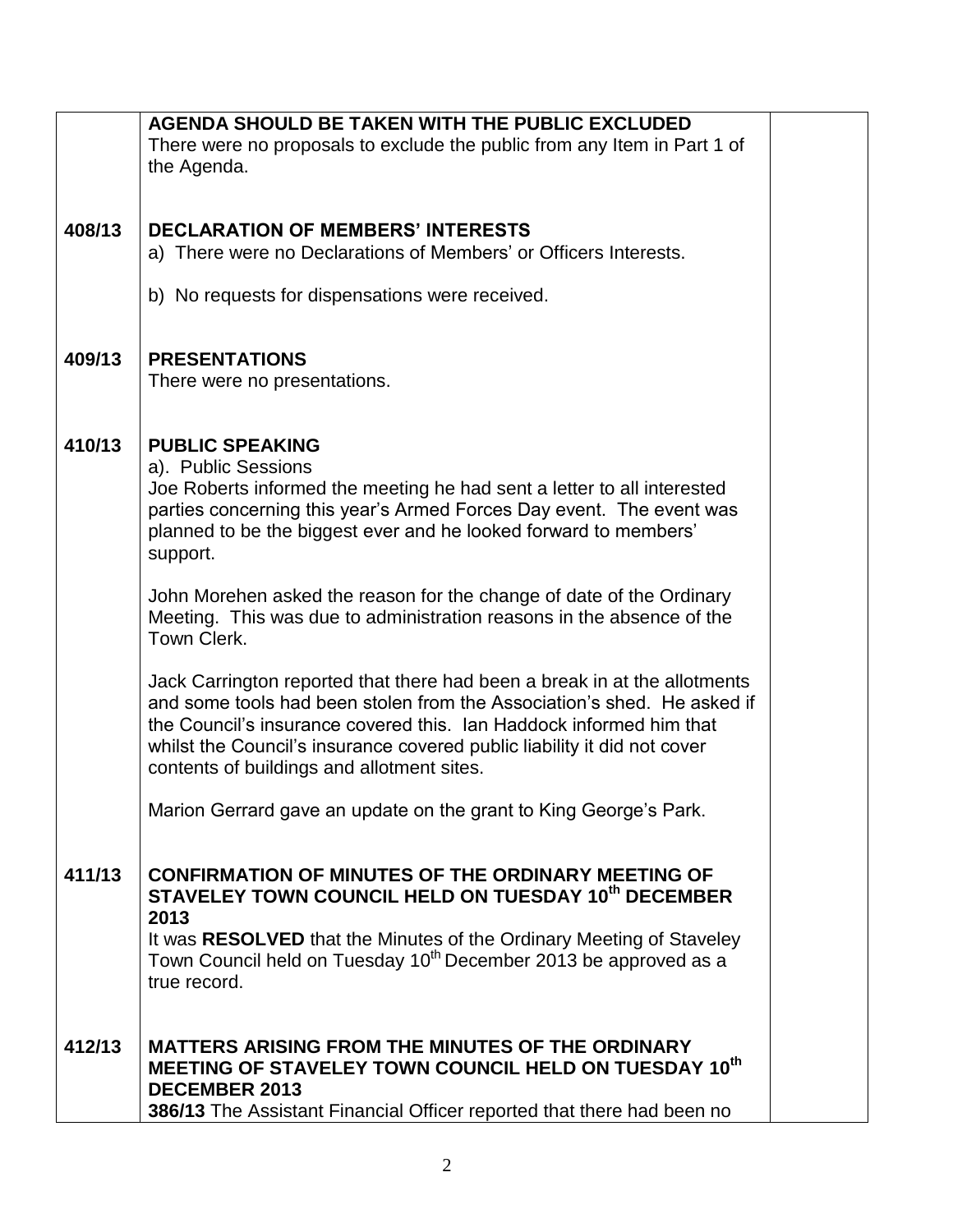|        | response to his letter so he had contacted the Letting Agents and emailed<br>a copy of the Surveyor's report to the appropriate person.                                                                                                                                                                                  |  |
|--------|--------------------------------------------------------------------------------------------------------------------------------------------------------------------------------------------------------------------------------------------------------------------------------------------------------------------------|--|
|        | <b>388/13 b)</b> The Assistant Financial Officer would ascertain the new<br>contact details for Rectory Road Surgery as members understood the<br>management structure had changed.                                                                                                                                      |  |
| 413/13 | <b>CONFIRMATION OF THE MINUTES OF THE SECTION 137</b><br><b>COMMITTEE OF STAVELEY TOWN COUNCIL HELD ON</b><br>WEDNESDAY 4TH DECEMBER 2013.<br>It was RESOLVED that the Minutes of the Section 137 Committee of<br>Staveley Town Council held on Wednesday 4 <sup>th</sup> December 2013 be<br>approved as a true record. |  |
| 414/13 | TO CONSIDER RECOMMENDATIONS OF THE LEISURE AND<br><b>COMMUNITY COMMITTEE OF STAVELEY TOWN COUNCIL HELD ON</b><br><b>WEDNESDAY 18TH DECEMBER 2013</b><br>This meeting had been cancelled.                                                                                                                                 |  |
| 415/13 | TO CONSIDER RECOMMENDATIONS OF THE POLICY, FINANCE<br>AND PUBLICITY COMMITTEE OF STAVELEY TOWN COUNCIL HELD<br>ON WEDNESDAY 18th DECEMBER 2013<br>This meeting had been cancelled.                                                                                                                                       |  |
| 416/13 | TO CONSIDER THE RESOLUTIONS OF THE PLANNING AND<br><b>ENVIRONMENTAL COMMITTEE OF STAVELEY TOWN COUNCIL</b><br>HELD ON WEDNESDAY 28 <sup>th</sup> NOVEMBER 2013<br>This meeting did not have a Quorum.                                                                                                                    |  |
| 417/13 | MINUTES OF THE HEART OF STAVELEY PROJECT BOARD HELD<br>ON TUESDAY 17th DECEMBER 2013<br>The Minutes of the Heart of Staveley Project Board held on the 17 <sup>th</sup><br>December were RECEIVED.                                                                                                                       |  |
| 418/13 | <b>26 HIGH STREET STAVELEY</b><br>This had been covered in Matters Arising from the Ordinary Meeting 13 <sup>th</sup><br>December.                                                                                                                                                                                       |  |
| 419/13 | <b>HEART OF STAVELEY PROJECT</b><br>Members were given an update on progress so far.                                                                                                                                                                                                                                     |  |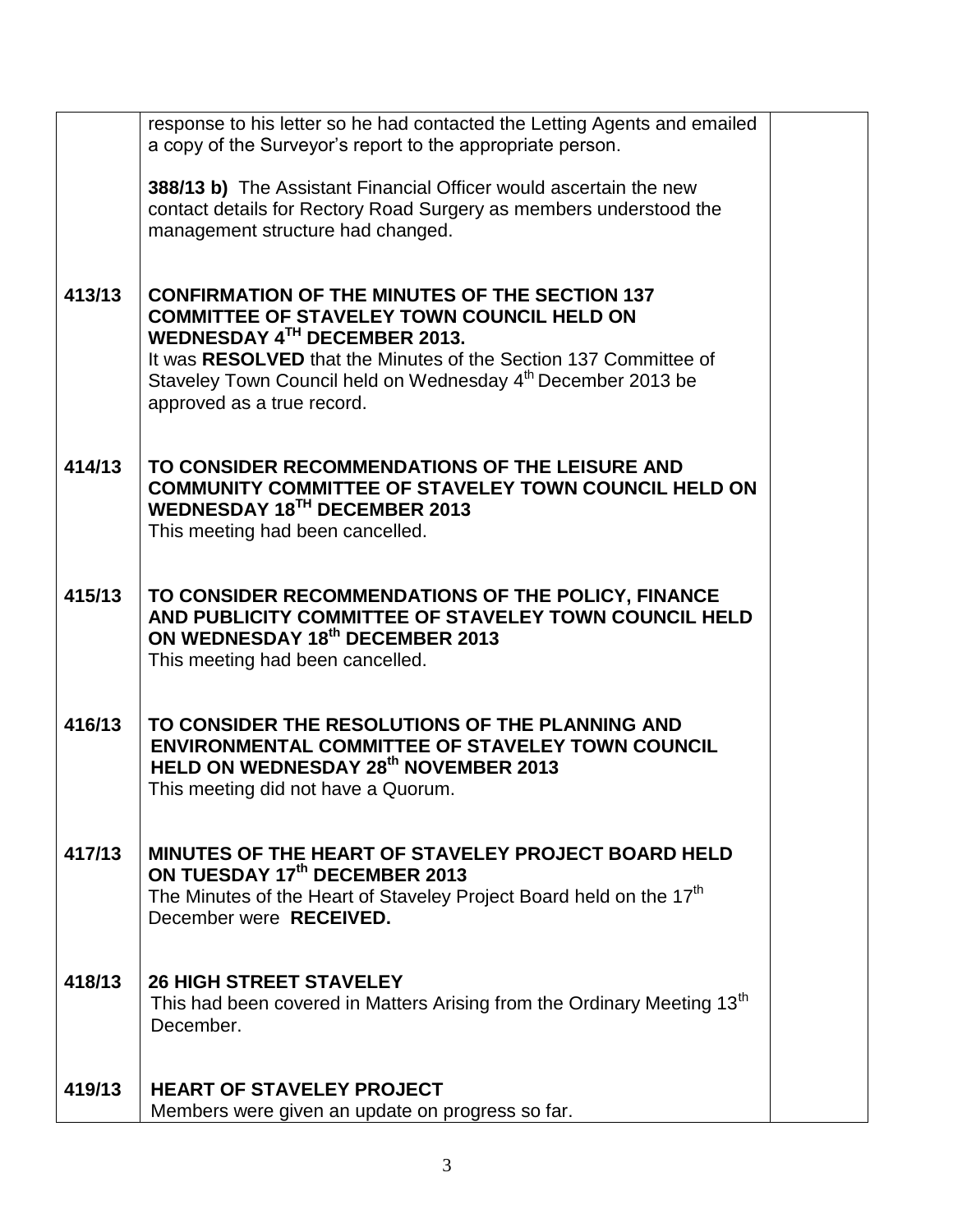| 420/13 | <b>ACCOUNTS</b><br>This was deferred to the next Ordinary Meeting.                                                                                                                                                                                                                                                                                                                                           |  |
|--------|--------------------------------------------------------------------------------------------------------------------------------------------------------------------------------------------------------------------------------------------------------------------------------------------------------------------------------------------------------------------------------------------------------------|--|
| 421/13 | <b>WARD REPORTS BY COUNCILLORS</b><br>a) By Councillors<br>Councillors Webley and Elliott reported that there had been more fly<br>tipping on Tom Lane and Inkersall Road. Councillor Hill stated that the<br>site had been cleared recently so this was a reoccurrence of the problem.<br>Apparently the section of road concerned was the property of the farm<br>rather than a section of public highway. |  |
|        | Councillor Williams reported that he had been asked by several members<br>of the public if the Council would be moving into Markham Hall as it was<br>about to close.                                                                                                                                                                                                                                        |  |
|        | Councillor Dyke reported that off-roaders reappeared in the Fern Avenue<br>area.                                                                                                                                                                                                                                                                                                                             |  |
|        | b) Rectory Road Surgery<br>This had been covered in Matters arising from the Ordinary Meeting 13 <sup>th</sup><br>December.                                                                                                                                                                                                                                                                                  |  |
| 422/13 | <b>ALLOTMENTS</b><br>Nothing to report.                                                                                                                                                                                                                                                                                                                                                                      |  |
| 423/13 | <b>ITEMS FOR ACTION</b><br>None had been received.                                                                                                                                                                                                                                                                                                                                                           |  |
| 424/13 | <b>CHESTERFIELD BOROUGH COUNCIL</b><br>Nothing to report.                                                                                                                                                                                                                                                                                                                                                    |  |
| 425/13 | <b>SEALING OF DOCUMENTS</b>                                                                                                                                                                                                                                                                                                                                                                                  |  |
|        | a) RESOLVED - That the Common Seal of the Council be affixed to<br>any documents or agreements necessary to carry into<br>effect any resolution or decisions passed by or confirmed<br>at this meeting.                                                                                                                                                                                                      |  |
|        | b) There were no documents requiring registration by the Land Registry                                                                                                                                                                                                                                                                                                                                       |  |